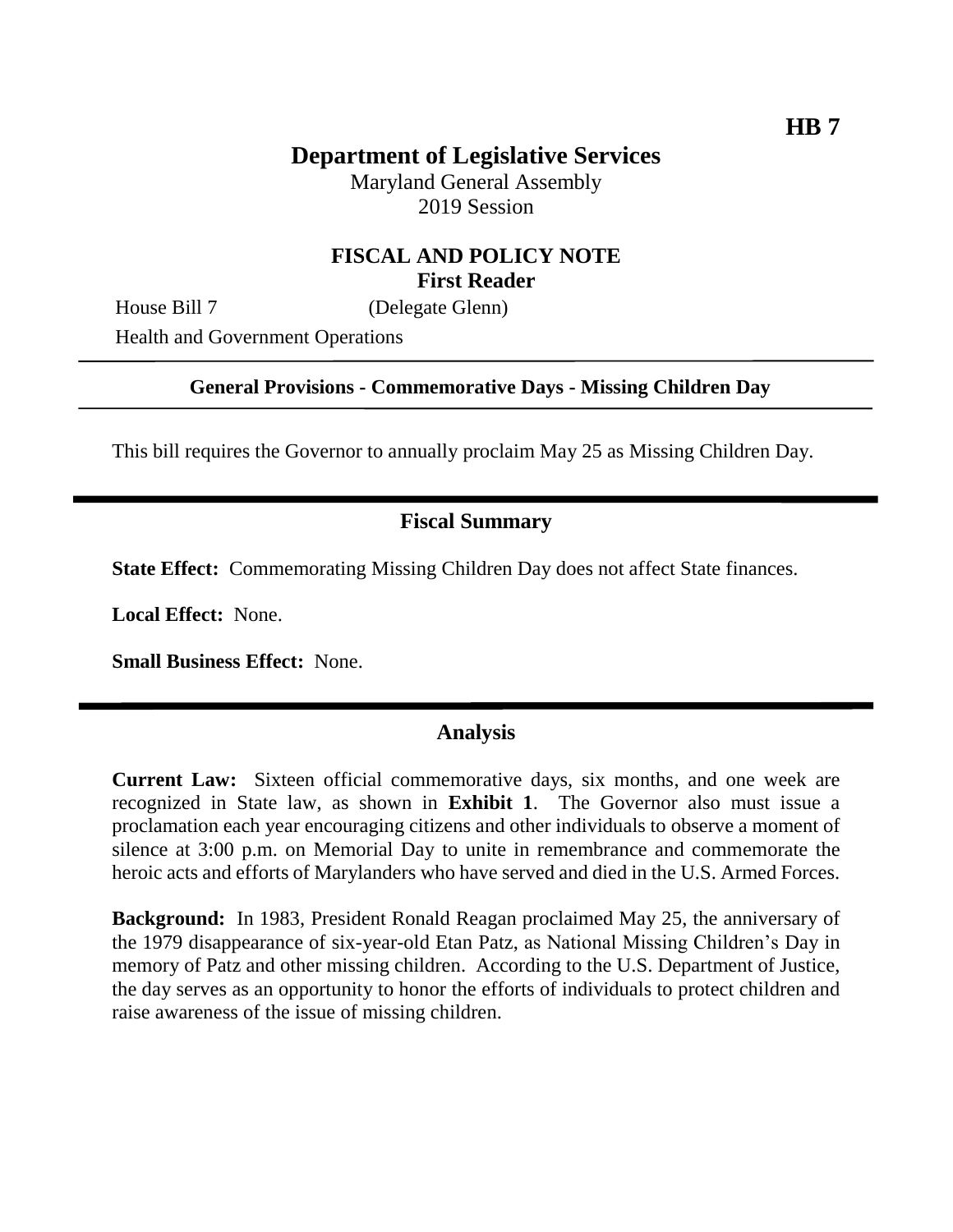| January/February  |
|-------------------|
| February          |
| March             |
| March             |
| March 30          |
| April 3           |
| April 13          |
| April 16          |
| May               |
| May               |
| May 1             |
| June              |
| June              |
| June 19           |
| June 20           |
| July 2            |
| September/October |
| October           |
| October 2         |
| October 15        |
| November          |
| November 1        |
| December 17       |
|                   |

# **Exhibit 1 Official Commemorative Days and Months in Maryland**

<sup>1</sup>Day designated as new year on the Asian lunar calendar.

2 John Hanson served as the first president of the Continental Congress under the Articles of Confederation from 1781 to 1782.

<sup>3</sup>Commemorated on the second Thursday in May.

<sup>4</sup>Commemorated on the second Saturday in May.

<sup>5</sup>Commemorated on the first Sunday in June.

<sup>6</sup>Commemorated during the second week in June.

<sup>7</sup>Commemorated from September 15 to October 15.

Source: Department of Legislative Services